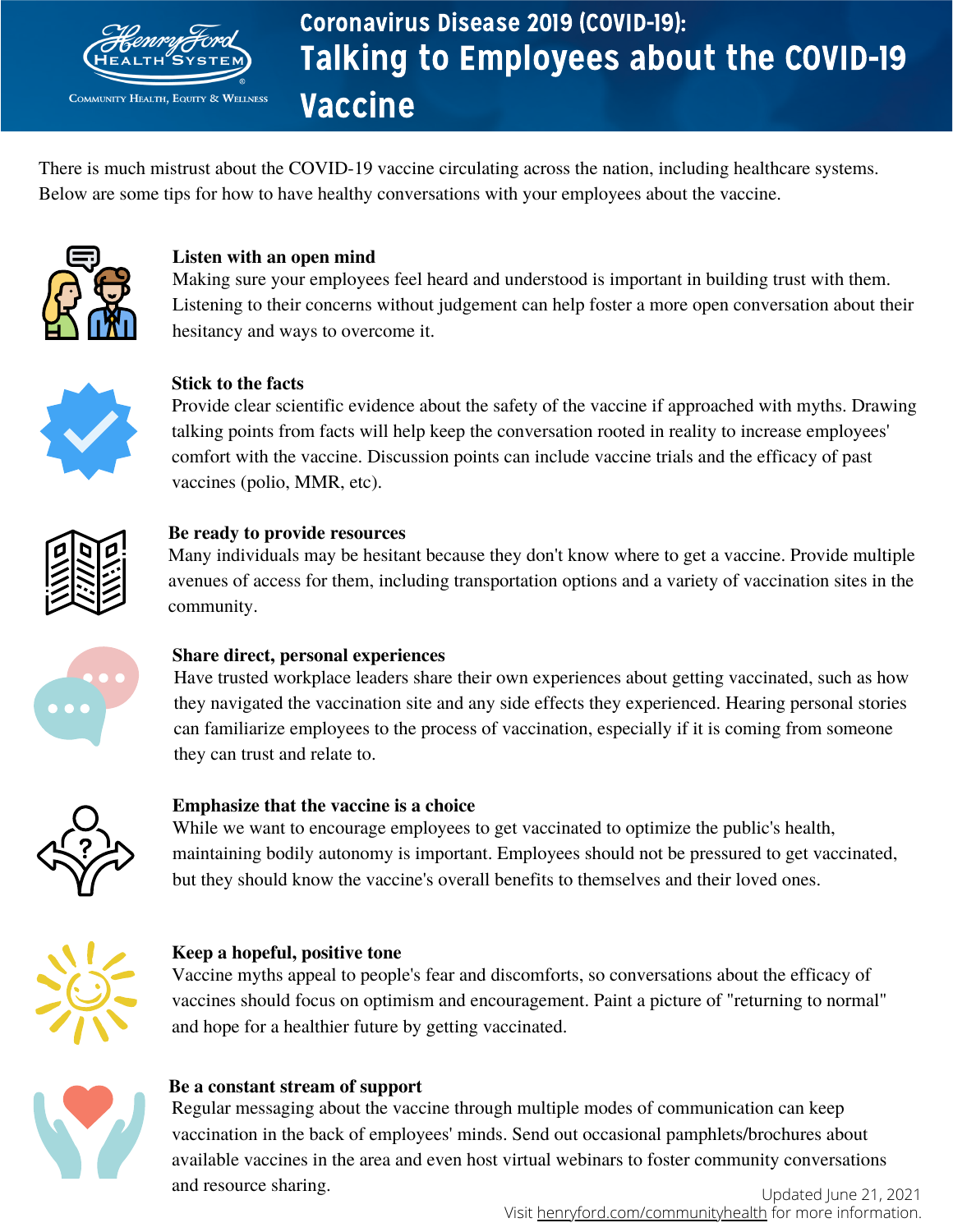

# Talking to Team Members about the COVID-19 Vaccine

Henry Ford encourages our team members to protect themselves from COVID-19 by getting vaccinated. Below are some tips for how to have healthy, productive conversations with employees about the vaccine.



### Listen with an open mind

Make your employees feel heard and understood. People have many valid concerns about getting the COVID-19 vaccine. Listen to their concerns without judgement to foster an open conversation about vaccine hesitancy and ways to overcome it.



### Stick to the facts

If approached with myths, provide clear scientific evidence about the safety of the vaccine. Review Henry Ford's [Vaccine](https://www.henryford.com/coronavirus/vaccine-faqs) FAQ Page and our [Community](https://www.henryford.com/about/community-health/covid19) Health COVID-19 Fact Sheets.



#### Tell people how to get the vaccine

You can walk in to an HFHS Vaccination Center or Employee Health for a COVID-19 vaccine - no appointment required. For locations and hours, visit the [OneHENRY](https://onehenry.hfhs.org/departments/covid-19-vaccine/Pages/Overview.aspx) COVID-19 Vaccine page.



### Share direct, personal experiences

Share your own experience with getting vaccinated, such as how you navigated the vaccination site and any side effects you experienced. Hearing personal stories can familiarize employees to the process of vaccination, especially if it is coming from someone they can trust and relate to.



### Emphasize that the vaccine is a choice

We encourage employees to get vaccinated to protect themselves and others, but bodily autonomy is important. Employees should not be pressured to get vaccinated or feel shamed if they haven't chosen to get the vaccine.



#### Keep a hopeful, positive tone

Vaccine myths appeal to people's fear and discomforts, so focus conversations about vaccines on optimism. The vaccine is our best tool to "return to normal" and hope for a healthier future.



# Be a source of support

Let your team know you are available to discuss their vaccine questions or decisions. Regularly provide information about the vaccine to keep vaccination in the back of employees' minds.